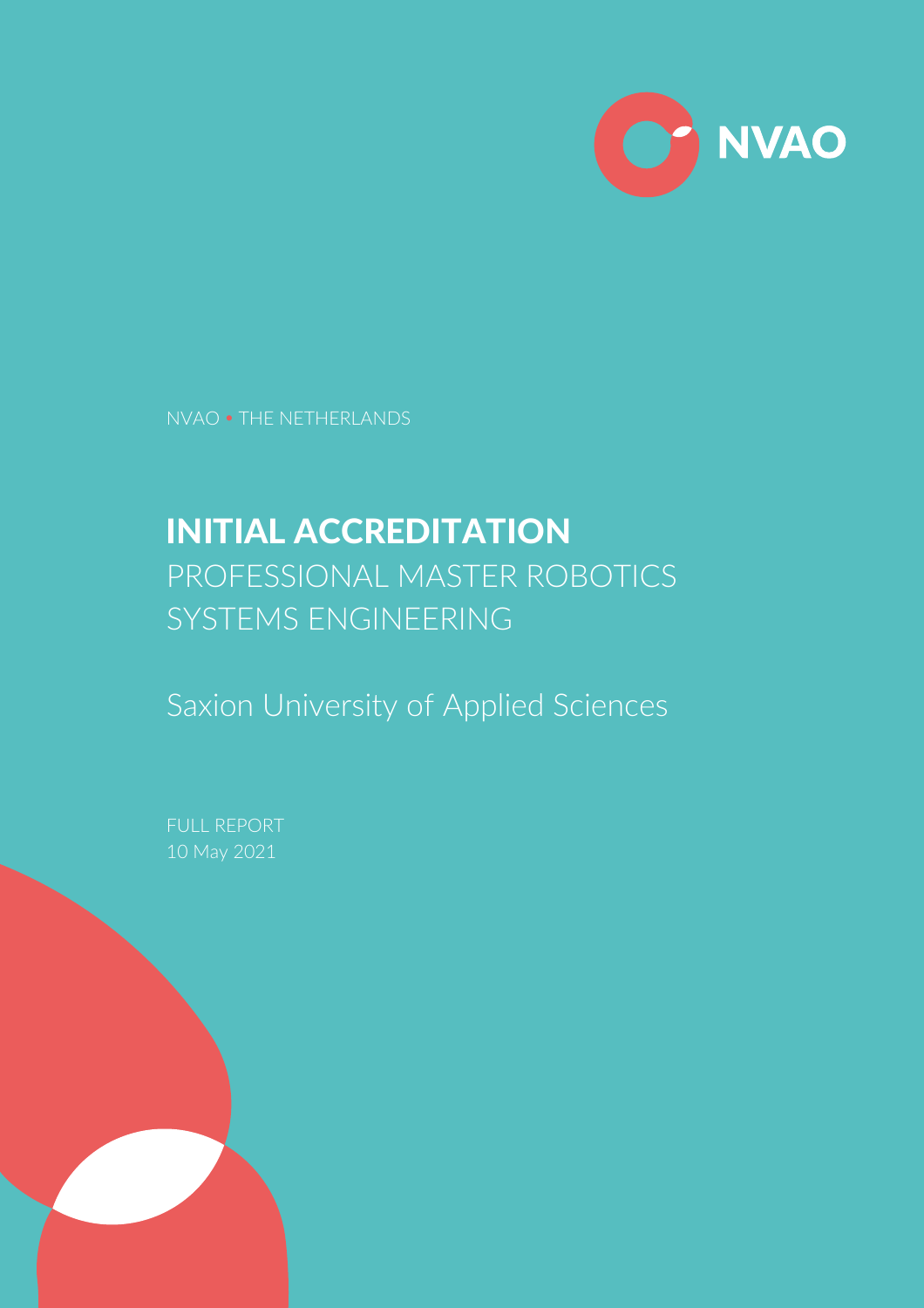# **Content**

| 1              |     |  |  |  |
|----------------|-----|--|--|--|
| $\overline{2}$ |     |  |  |  |
|                |     |  |  |  |
|                | 2.2 |  |  |  |
|                |     |  |  |  |
| 3              |     |  |  |  |
| 4              |     |  |  |  |
|                | 5   |  |  |  |
| 6              |     |  |  |  |
|                | 6.1 |  |  |  |
|                | 6.2 |  |  |  |
|                | 6.3 |  |  |  |
|                | 6.4 |  |  |  |
|                |     |  |  |  |

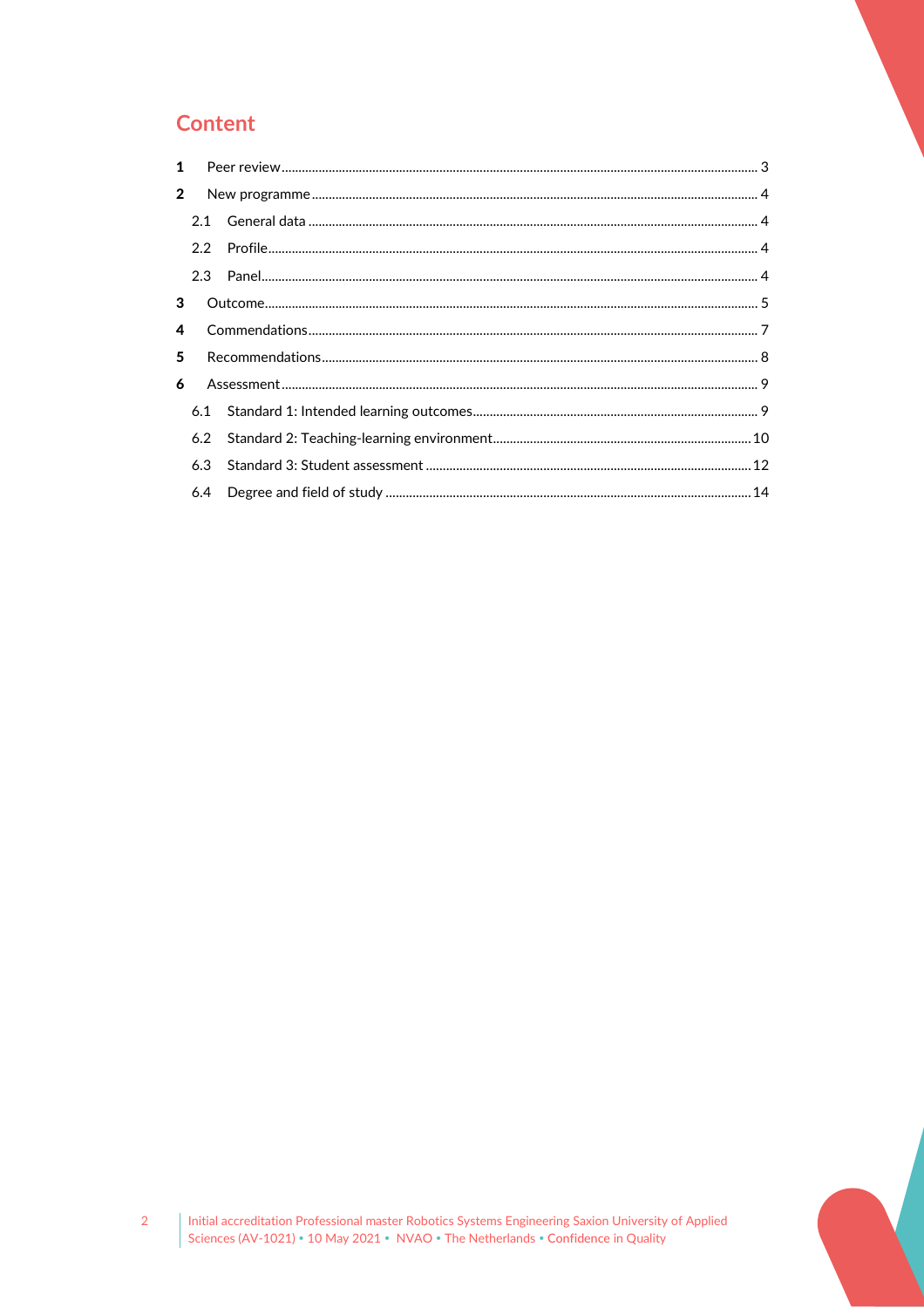## 1 **Peer review**

<span id="page-2-0"></span>The Accreditation Organisation of the Netherlands and Flanders (NVAO) determines the quality of a new programme on the basis of a peer review. This initial accreditation procedure is required when an institution wishes to award a recognised degree after the successful completion of a study programme.

The procedure for new programmes differs slightly from the approach to existing programmes that have already been accredited. Initial accreditation is in fact an ex ante assessment of a programme. Once accredited the new programme becomes subject to the regular review process.

The quality of a new programme is assessed by means of peer review. A panel of independent peers including a student reviews the plans during a site visit to the institution. A discussion amongst peer experts forms the basis for the panel's final judgement and the advisory report. The agenda for the panel visit and the documents reviewed are available from the NVAO office upon request.

The outcome of this peer review is based on the standards described and published in the limited NVAO Assessment framework for the higher education accreditation system of the Netherlands (Stcrt. 2019, nr. 3198). Each standard is judged on a three-point scale: meets, does not meet or partially meets the standard. The panel will reach a conclusion about the quality of the programme, also on a three-point scale: positive, conditionally positive or negative.

This report contains the findings, analysis and judgements of the panel resulting from the peer review. It also details the commendations as well as recommendations for follow-up actions. A summary report with the main outcomes of the peer review is also available.

NVAO takes an accreditation decision on the basis of the full report. The NVAO decision can be positive, conditionally positive or negative. Following a positive NVAO decision with or without conditions the institution can proceed to offer the new programme.

Both the full and summary reports of each peer review are published on NVAO's website www.nvao.net. There you can also find more information on NVAO and peer reviews of new programmes.

Because of COVID-19 temporary measures apply for this peer review.

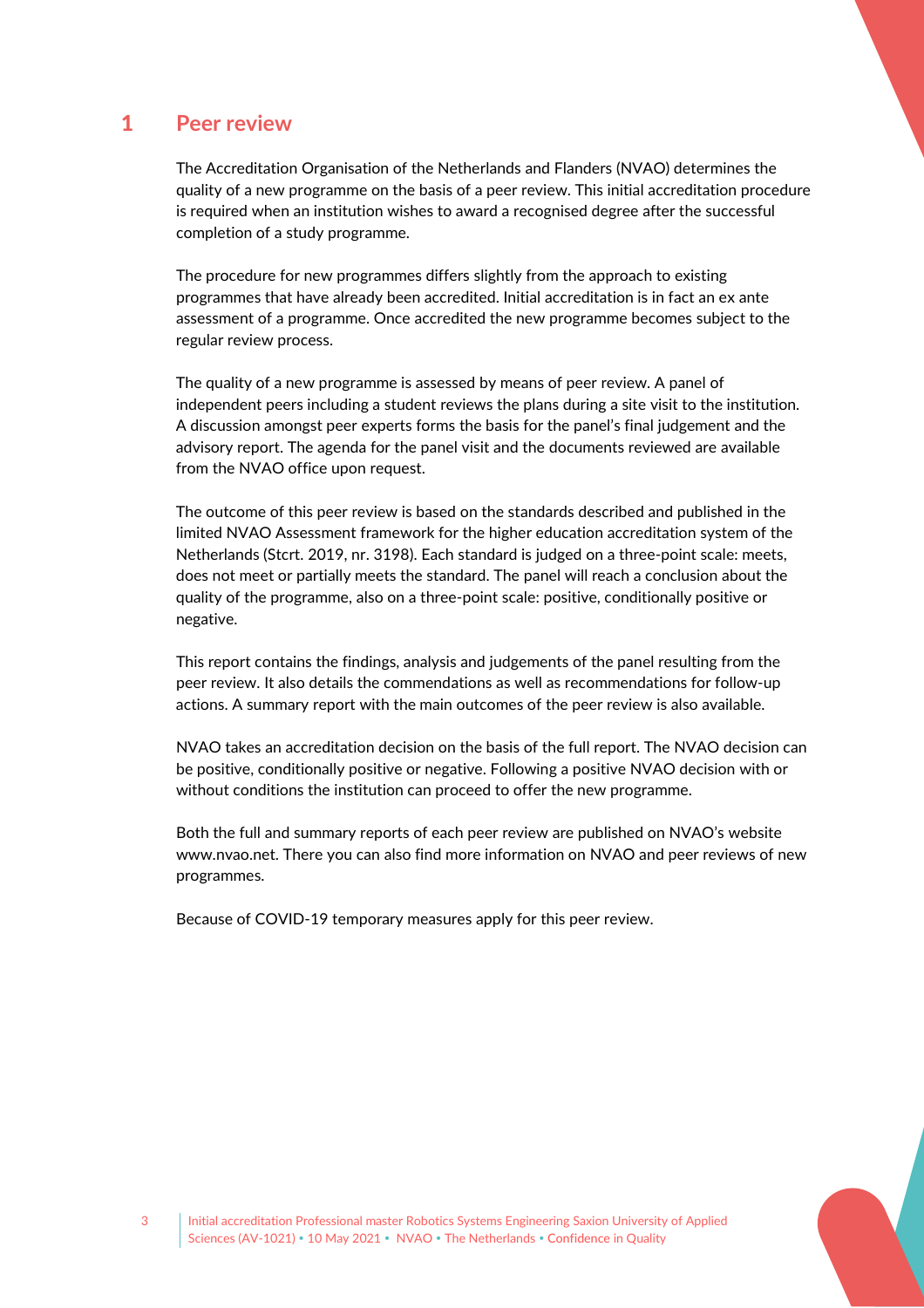## <span id="page-3-0"></span>2 **New programme**

## 2.1 General data

<span id="page-3-1"></span>

| <b>Institution</b> | : Saxion University of Applied Sciences            |
|--------------------|----------------------------------------------------|
| Programme          | : Professional master Robotics Systems Engineering |
| Mode of study      | $:$ Full time                                      |
| Degree             | : Master of Science                                |
| Location           | $:$ Enschede                                       |
| Study load         | : 90 E C <sup>1</sup>                              |
| Field of study     | : Technology (confirmed by panel)                  |

## 2.2 Profile

<span id="page-3-2"></span>With the MSc Robotics Systems Engineering, Saxion University of Applied Sciences (Saxion UAS) intends to train students in becoming systems engineers who are capable of developing the latest generation of robotic systems, including unmanned systems and smart industrial systems. Students acquire knowledge and skills to oversee the execution and evaluation of engineering projects for robotic systems, focusing on both technical content and business processes. As a professional master, the programme maintains valuable ties with TValley, a collaborative platform of several leading high-tech companies in robotics and mechatronics located in the hinterland of Saxion UAS. The new programme is offered by the School of Life Science, Engineering & Design and has been developed in close collaboration with the applied research group Mechatronics.

## 2.3 Panel

## <span id="page-3-3"></span>Peer experts

- 1. Prof. dr. Ming Cao (*chair*), professor in Networks and Robotics, Faculty of Science and Engineering, University of Groningen;
- 2. Dr. Felipe Nascimento Martins, lecturer and researcher, Institute of Engineering, Hanze University of Applied Sciences, Groningen;
- 3. Ton Peijnenburg MSc, research fellow, High Tech Systems Center (HTSC), Eindhoven University of Technology, and manager System Engineering, VDL Enabling Technologies Group, Eindhoven;
- 4. Willemijn Hoogland BEng (*student*), student MSc in Architecture, Delft University of Technology, and former student Honours Programme, Windesheim University of Applied Sciences, Zwolle, and Wentworth Institute of Technology, Boston (MA, USA).

## Assisting staff

- − Aurelie van 't Slot MA, secretary;
- Michèle Wera MA, NVAO policy advisor and process coordinator.

Site visit Online, 6 April 2021



<span id="page-3-4"></span><sup>&</sup>lt;sup>1</sup> European Credits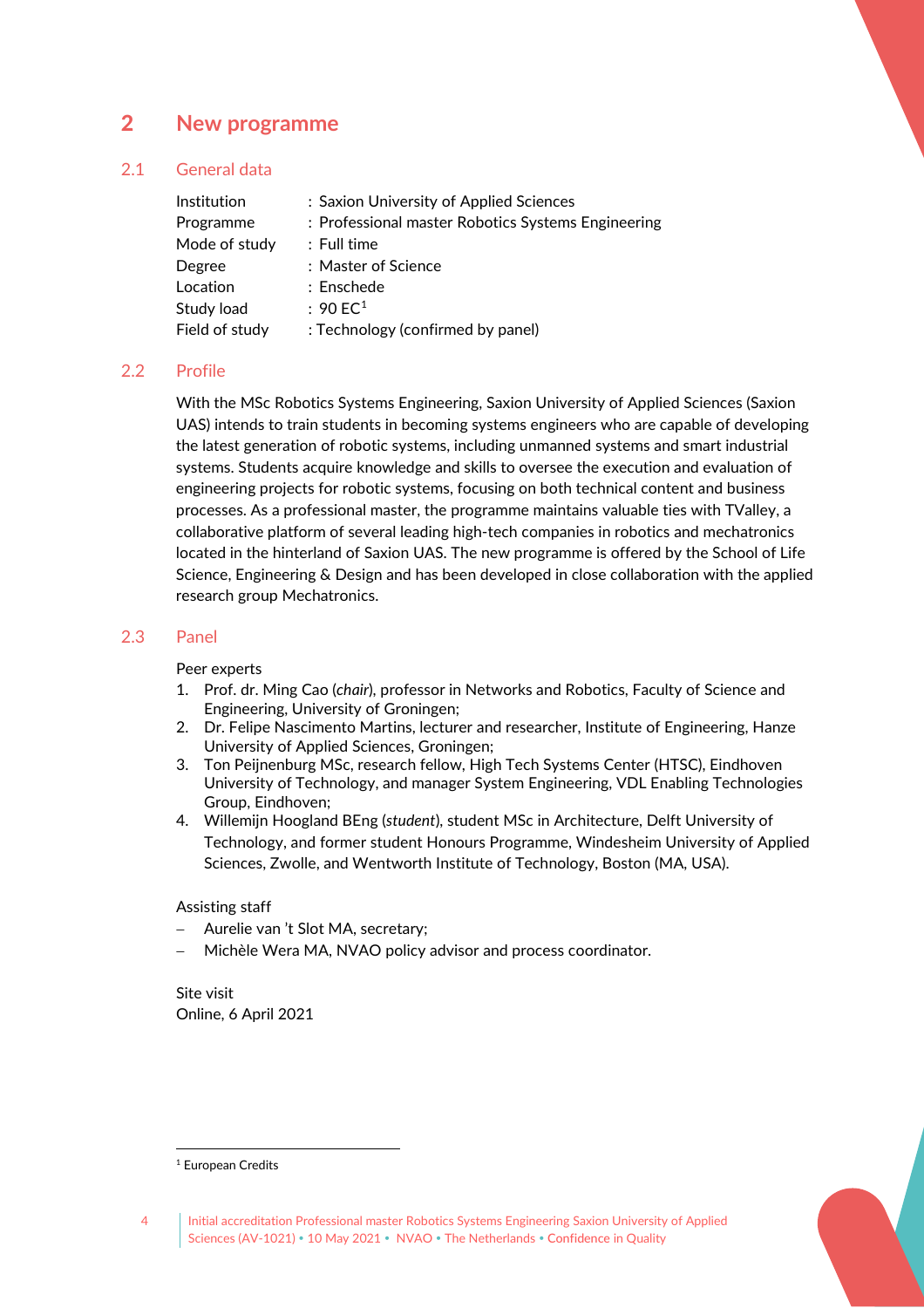## 3 **Outcome**

<span id="page-4-0"></span>The NVAO approved panel reaches a conditionally positive conclusion regarding the quality of professional master Robotics Systems Engineering offered by Saxion University of Applied Sciences. The programme complies with standards 1 and 2 of the limited NVAO framework and partially complies with standard 3.

Students of the MSc Robotics Systems Engineering receive high-quality training in the core professional tasks of systems engineers, focused on robotic systems. Graduates will have the knowledge, skills and understanding required to oversee the execution and evaluation of complex engineering processes for robotic systems, including both the technology and project management perspective. The profile of the programme is well-aligned with the needs and developments of the (regional) professional field. Strong involvement of the professional field is also apparent in the curriculum, where cases and assignments are often derived from professional practice. Nearly all courses are assessed with authentic professional products.

The study programme was developed in close collaboration with the Saxion research group Mechatronics. The curriculum is aligned with the Research & Development roadmap of the research group. Cases, examples and assignments are based on current applied research projects. In this way, state-of-the-art knowledge finds its way into the programme and students are taught the latest developments. The programme intends for students to meet and collaborate with researchers and (systems) engineers in a learning community. The close physical proximity to the research group Mechatronics will no doubt contribute to the establishment of this learning community.

The assessment policy of the School of Life Science, Engineering & Design, which guides the assessment of the MSc Robotics Systems Engineering, is well-thought-out. Many of the professional products that form the basis for examination are developed in a group setting. This method of assessment is particularly valuable for the proposed programme. It resembles professional practice where engineering projects are group efforts. However, it remained unclear how the programme currently guarantees assessment of the individual contribution to group work. Considering the broad range of backgrounds of incoming students, there is risk of students freeriding or social loafing.

In conclusion, the panel is convinced of the quality of the proposed programme and expects that the MSc Robotics Systems Engineering will be an attractive programme fulfilling a clear industry need. The individual assessment, however, needs to be clarified and safeguarded. All in all, the panel assesses the quality of the programme as conditionally positive.

The condition to be met within a period of two years is the following: the programme needs to ensure proper assessment procedures and tools are in place to safeguard the assessment of individual contribution to professional products developed in a group setting. This should also be apparent in both the assessments made and the accompanying individual assessment forms.

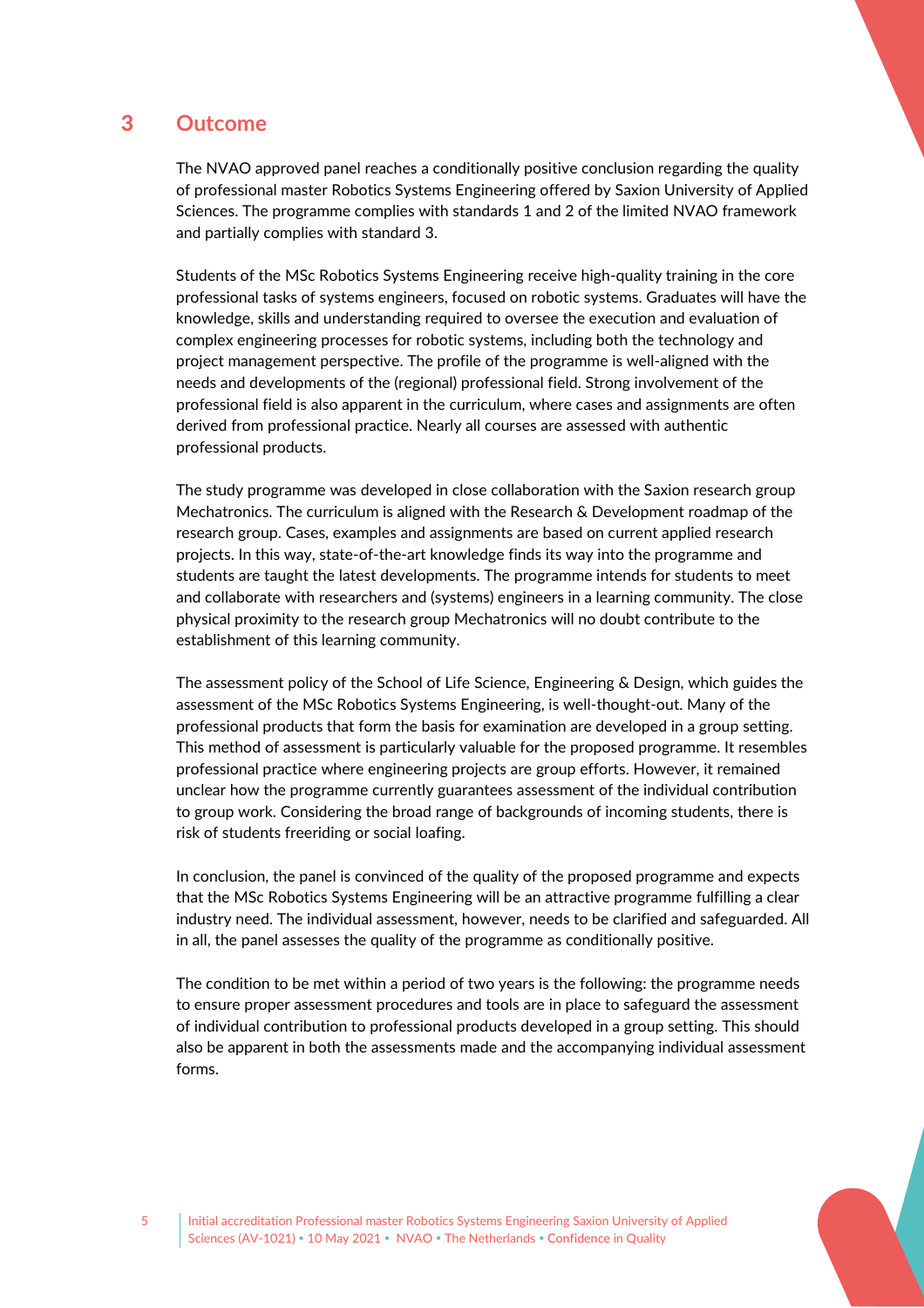| <b>Standard</b>                 | Judgement                    |
|---------------------------------|------------------------------|
| 1 Intended learning outcomes    | meets the standard           |
| 2 Teaching-learning environment | meets the standard           |
| 3 Student assessment            | partially meets the standard |
| Conclusion                      | conditionally positive       |

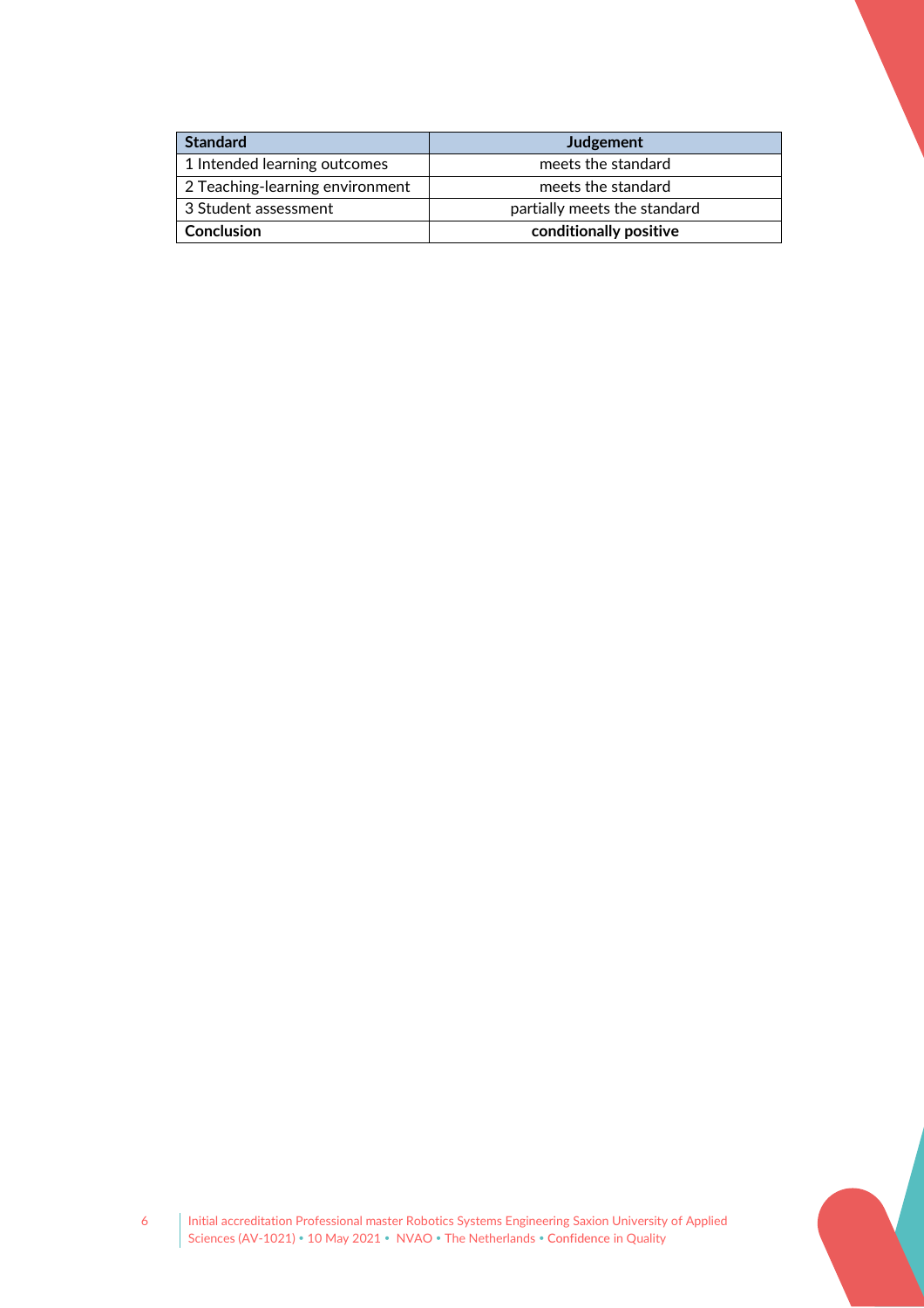# 4 **Commendations**

<span id="page-6-0"></span>The programme is commended for the following features of good practice.

1. Involvement of professional practice – The regional professional field is strongly involved in the programme. The profile of the programme is kept up to date by periodic discussion with the TValley board of industry. Cases and assignments in the programme are often based on professional practice, which befits its focus on industry application.

2. Collaboration with research group Mechatronics – The curriculum of the programme is aligned with the Research & Development roadmap of the Saxion research group Mechatronics. Cases, examples and assignments are derived from current applied research projects. In this way, state-of-the-art knowledge finds its way into the programme and students are taught the latest developments.

3. 'System Improvement' course – The inclusion of this course in system improvement is a smart and creative choice. Most engineering work is about the redesign and improvement of existing systems.

4. Community-driven approach – The programme intends to create a learning community where students meet and collaborate with researchers and (systems) engineers from the professional field. This community-driven approach allows students to broaden and deepen their knowledge, as well as work on their professional development.

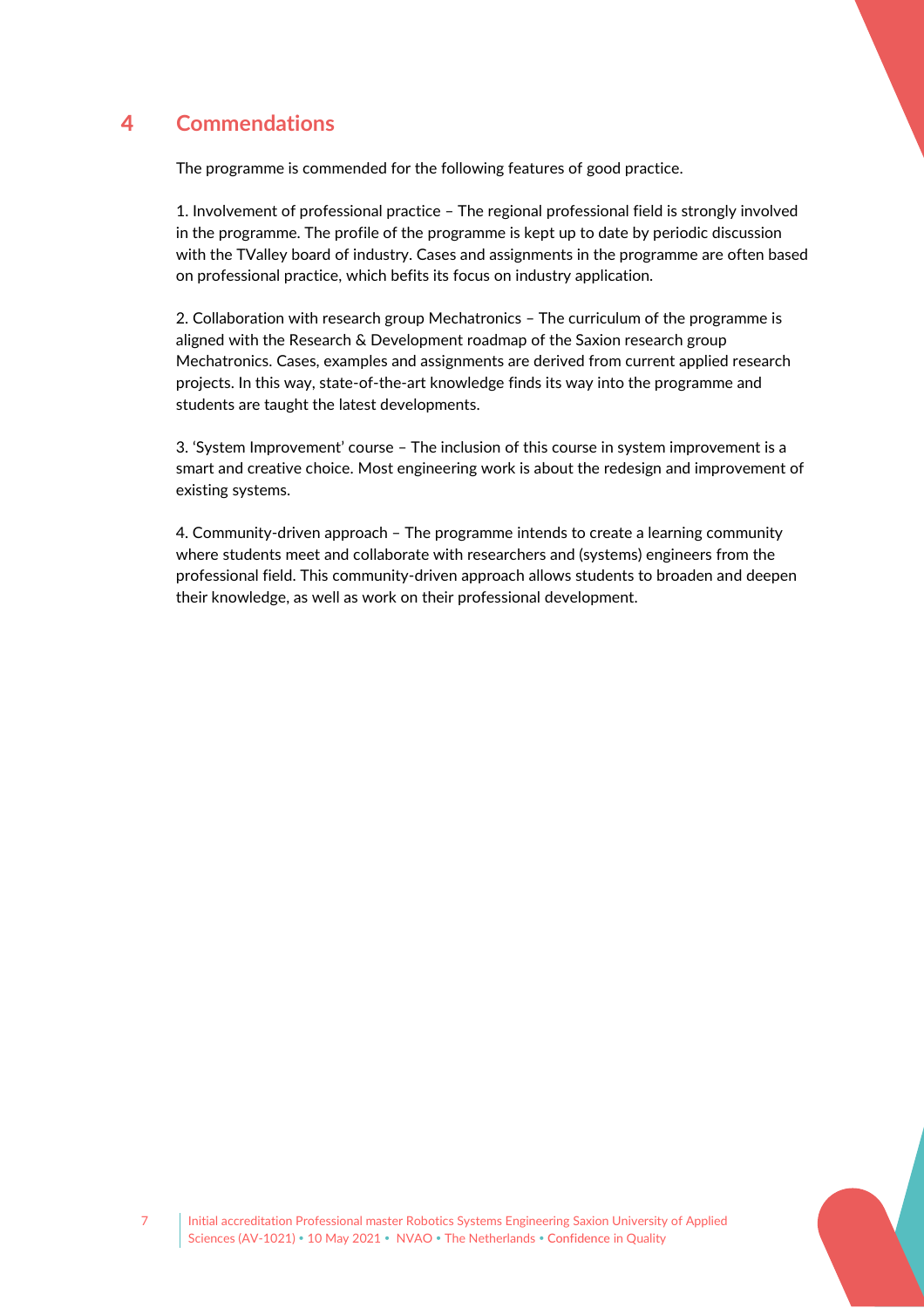# 5 **Recommendations**

<span id="page-7-0"></span>For further improvement to the programme, the panel recommends a number of follow-up actions.

1. Definition of systems engineer – Clearly communicate what the programme means by a 'systems engineer'. This is to the benefit of the expectations of both future students and future employers.

2. Theoretical foundations – Ensure sufficient coverage of the theoretical foundations of robotics systems engineering in the curriculum. A solid theoretical basis is a prerequisite for the development of professional products.

3. Intake and selection procedure – Carefully examine the criteria applied in the intake and selection procedure for students who are not directly admissible to the programme.

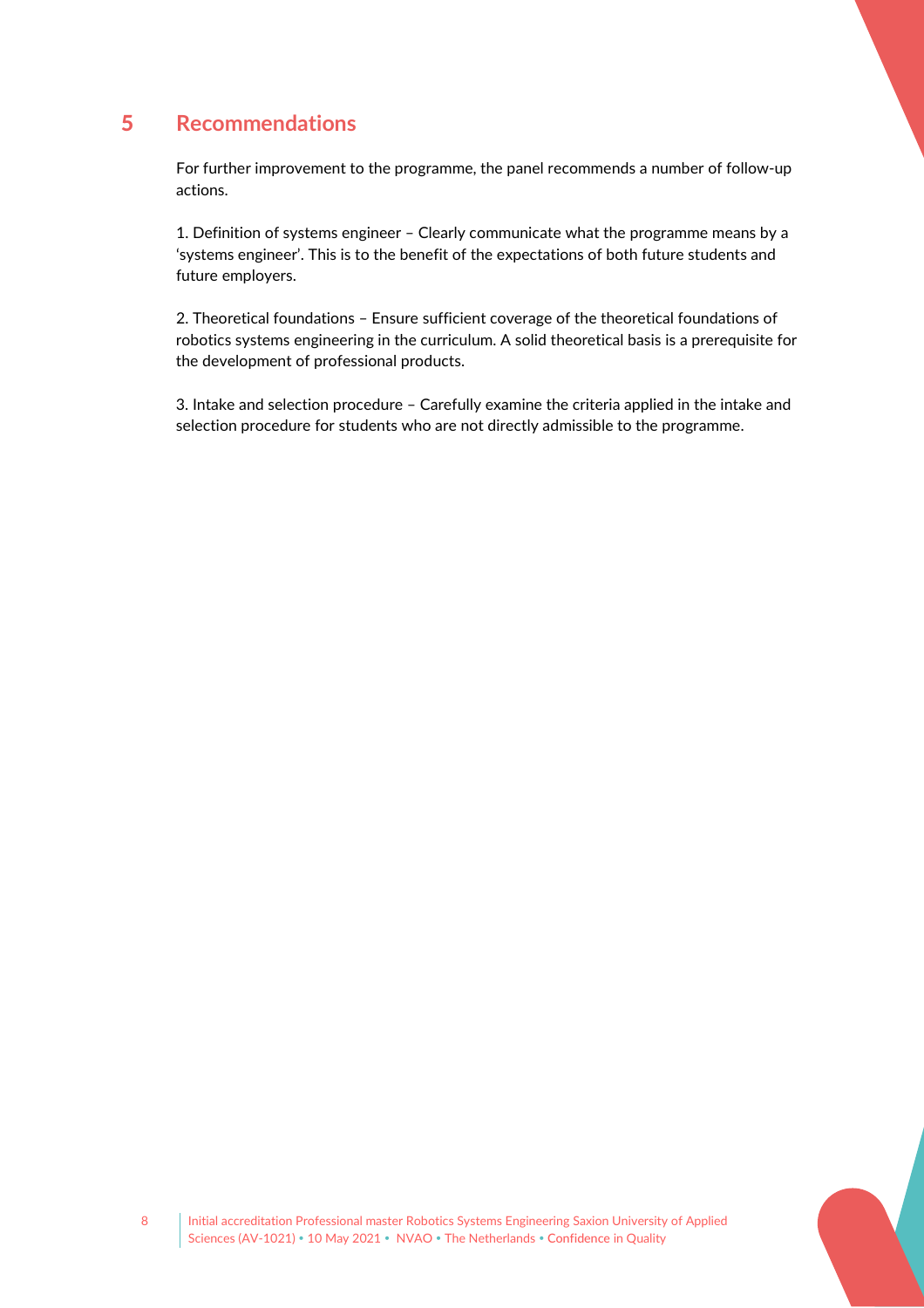## <span id="page-8-0"></span>6 **Assessment**

## 6.1 Standard 1: Intended learning outcomes

<span id="page-8-1"></span>*The intended learning outcomes tie in with the level and orientation of the programme; they are geared to the expectations of the professional field, the discipline, and international requirements.*

#### **Judgement**

Meets the standard.

### **Findings, analysis and considerations**

With the MSc Robotics System Engineering, Saxion University of Applied Sciences (Saxion UAS) aims to fulfil an industry need by educating students at master's level in systems engineering, focused on robotic systems. Industry professionals indicated that systems engineers with an understanding of robotics are a rare breed but are highly needed to manage the development of increasingly complex systems. Robotics systems engineers will have the knowledge, skills and understanding required to oversee the execution and evaluation of complex engineering processes for robotic systems, including the technology and project management perspective. As the programme management explained, the context of the multidisciplinary field of robotics brings a technical foundation to the study of systems engineering. The panel is of the opinion that the context of robotics befits the described 'robotization' of the regional manufacturing industry and the strategic ambitions of Saxion UAS in the area of Living Technology. It also recognizes the high demand for systems engineers who can operate on the interfaces between subsystems and various engineering domains.

Suitable intended learning outcomes have been formulated in line with this profile. Since there is no (inter)national definition of the exit level for a master's degree in the Engineering domain, the exit level of the MSc Robotics Systems Engineering has been operationalized in two core professional tasks, from which learning outcomes are derived. The panel established that the set of tasks and learning outcomes comply with the professional master standard and were validated by representatives of the professional field. The panel found that questions about the (engineering) domains covered in the intended learning outcomes were adequately answered during the online discussion with programme management.

The panel initially had trouble understanding whether the programme aims to train robotics engineers or systems engineers. The online discussions with programme management and the teaching staff made clear that the focus lies with systems engineers. Even so the delivered graduate differs from what is typically known as a systems engineer. In an industrial setting, systems engineers tend to be seniors with five to fifteen years of experience. In line with this observation, the panel questioned the feasibility of the starting positions included in the application file. The programme management clarified that starting positions depend on the size of the company. Becoming an independent robotics systems engineer still requires professional experience, but the operational setting of the programme supports students in accelerating their learning curve. Whilst the panel supports this view, it recommends the programme to clearly communicate its definition of a systems engineer to future students and future employers. This is to the benefit of their expectations. Additionally, the programme is advised to explain what is meant by 'investigative designer' as opposed to 'engineering researcher'.



9 Initial accreditation Professional master Robotics Systems Engineering Saxion University of Applied Sciences (AV-1021) • 10 May 2021 • NVAO • The Netherlands • Confidence in Quality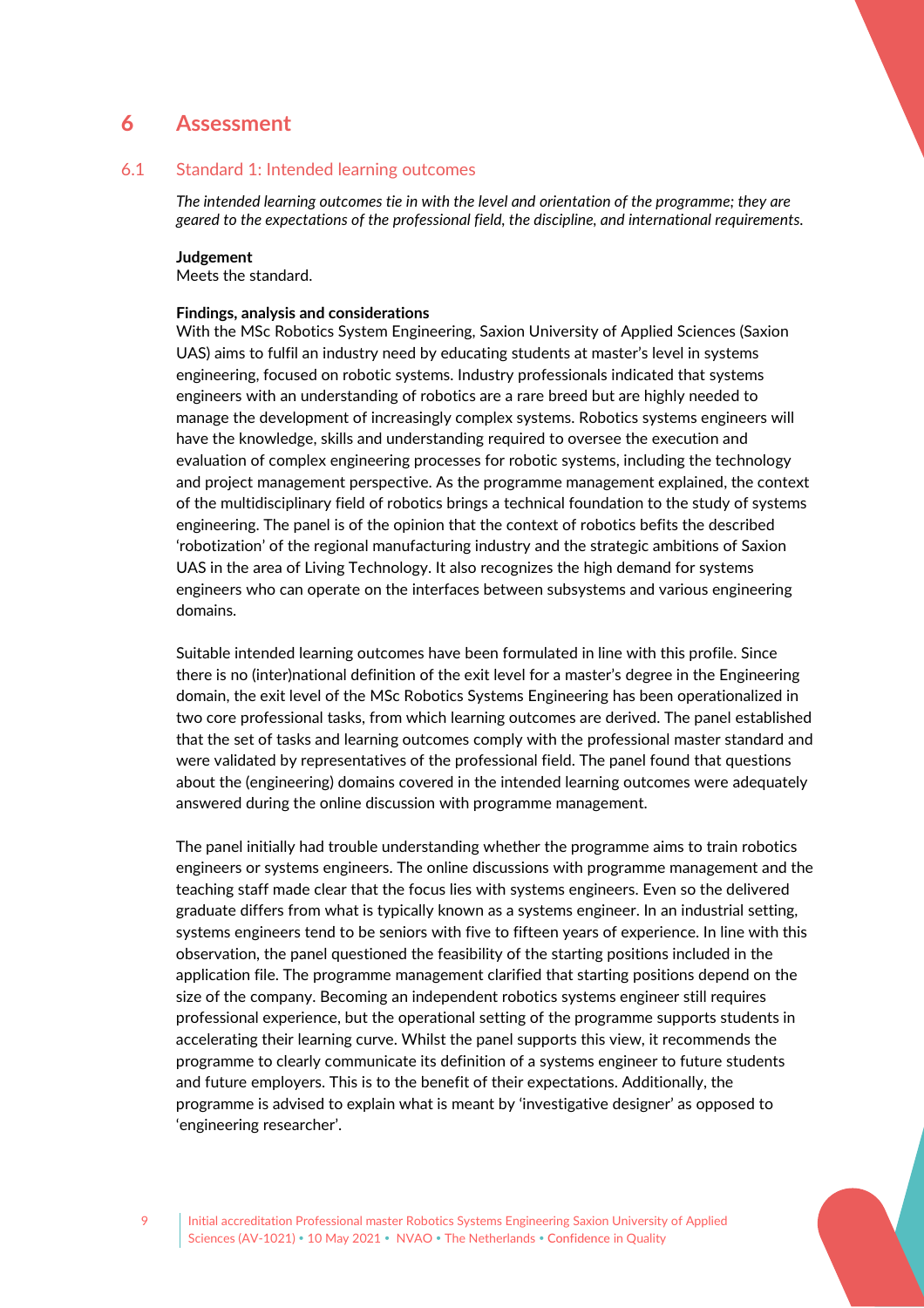Based on the application file, the panel got the impression that requirements from the (regional) professional field were strongly considered in the process of developing the programme. This impression was confirmed in the online discussion with representatives from the professional field, most of whom were involved since the inception of the programme. For example, the panel learned that skills associated with being an engineering professional were emphasized in the intended learning outcomes upon recommendation by industry professionals. The programme closely cooperates with TValley, a regional platform in which both SMEs and large high-tech companies in robotics and mechatronics are united. The profile of the programme is kept up to date by periodic discussions with the TValley board of industry. The programme also follows trends of the (inter)national community, such as the International Council on Systems Engineering. The panel found the profile of the programme to be clearly in line with industry expectations. It is impressed by the frequent and valuable interactions with industry.

Additional information shared prior to the site visit provided the panel with a clear overview of how the programme positions itself with respect to other (inter)national programmes addressing robotics systems engineering. In discussion with programme management, the panel found the benchmark also helped the programme to sharpen its own profile. It was pleased to hear that the programme management sought to align its efforts with developments at the University of Twente. Contrary to the research-enabled technologydriven focus of an academic master, the MSc Robotics Systems Engineering is focused on application in industry. This becomes evident from its close cooperation with the Saxion research group Mechatronics. The panel values the thought process that went into defining the professional orientation as complementary to an academic orientation.

In conclusion, the panel considers the profile of the programme to be relevant and wellaligned with the needs and developments of the (regional) professional field. Its explicit multidomain orientation, focus on industry application and consideration of international trends pushes students to bring innovation to the professional field and accelerates their learning curve. Students receive training in the core professional tasks of the robotics systems engineer at master's level, which is expressed in a list of appropriate intended learning outcomes.

## 6.2 Standard 2: Teaching-learning environment

<span id="page-9-0"></span>*The curriculum, the teaching-learning environment and the quality of the teaching staff enable the incoming students to achieve the intended learning outcomes.*

#### **Judgement**

Meets the standard.

#### **Findings, analysis and considerations**

The curriculum, including the graduation programme, is well-developed. Elements considered positively are the 'learning on the job' character of the programme and the strong involvement of the professional field (TValley) and research group Mechatronics. The curriculum distinguishes three types of courses: systems engineering courses, foundation courses and specialisation courses. Cases and assignments of the systems engineering courses are derived from professional practice, which is fitting considering the focus on industry application. In particular, the panel finds the inclusion of the 'System Improvement' course a smart and creative choice because most engineering work is about redesigning and

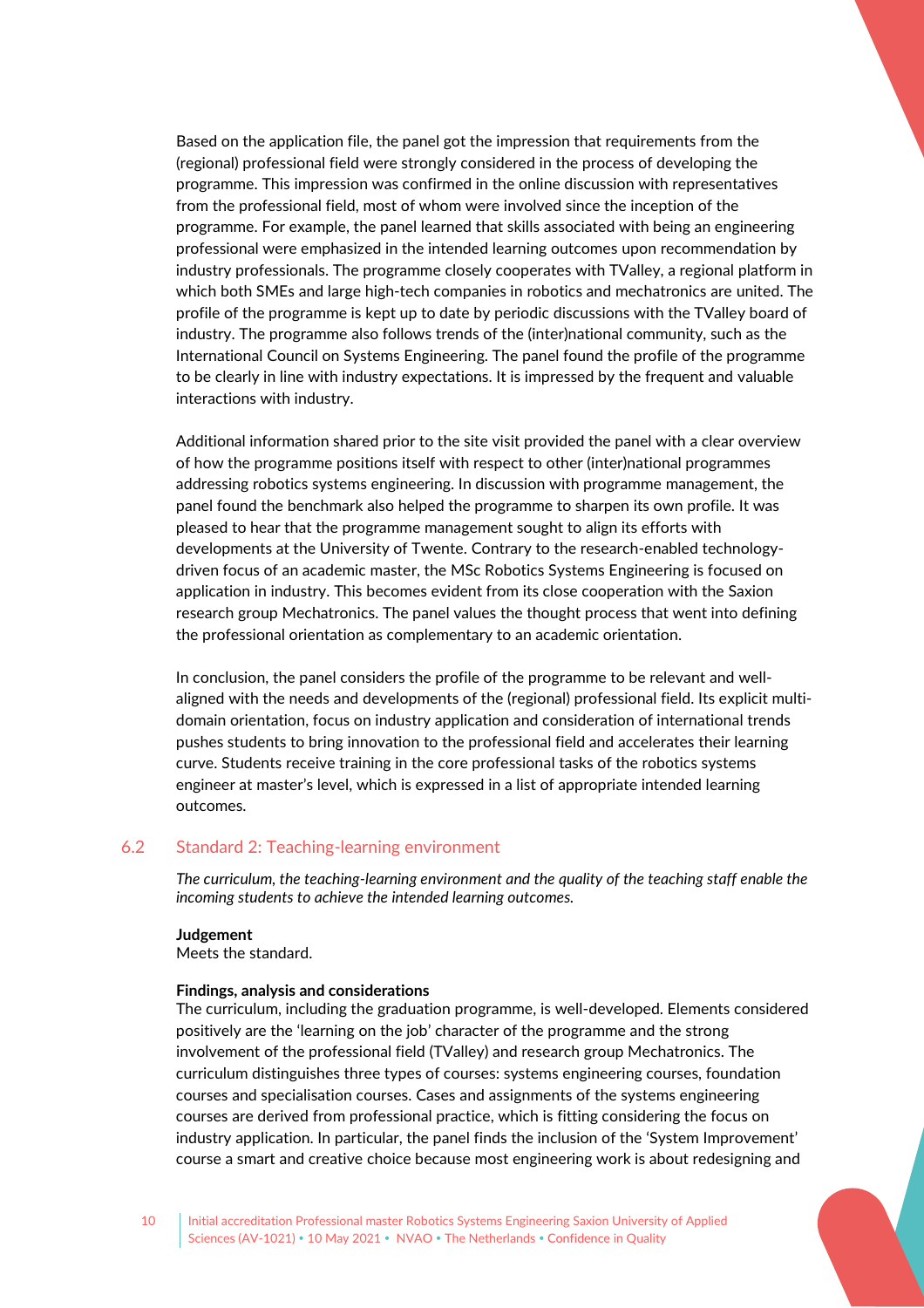improving existing systems. During the site visit, the panel learned that the choice of specialisation courses was informed by the Research & Development roadmap of the research group Mechatronics and TValley. Cases, examples and assignments are derived from current applied research projects. The panel appreciates that, in this context, state-of-the-art knowledge finds its way into the programme and students are taught the latest developments. The foundation courses offer the knowledge and skills required for the specialisation courses and are meant to bring all students up to the same level. Since nearly all courses revolve around the development of professional products in a project setting, the panel does wonder if the theoretical foundations of robotics systems engineering are sufficiently covered. It recommends the programme to keep an eye on this.

Education in the master Robotics Systems Engineering adheres to the principles of the newly developed Saxion Education Model (Saxion Onderwijsmodel, SOM). This is reflected in the programme's focus on professional tasks, learning in communities and assessment for learning. The application file elaborates how the programme intends to create a learning community where students meet and collaborate with researchers and (systems) engineers from the professional field. In the context of the learning community, many (extracurricular) activities are offered to students. The panel appreciates these efforts, because they allow students to broaden and deepen their knowledge, as well as work on their professional development.

The School of Life Science, Engineering & Design (LED) intends for the programme to start as early as September 2021. During the online site visit, the panel has verified that appropriate measures are in place to deal with COVID-19 restrictions. Programme management explained that it has ample experience with a series of adjustments to the existing programmes in Mechatronics and Applied Nanotechnology. These adjustments can easily be applied to the proposed MSc Robotics Systems Engineering. The lab facilities moreover have sufficient capacity to allow the first cohort of students to learn and work at 1.5 meter distance. The panel remarked that the community-driven approach of the programme will be harder to implement in an online setting. Programme management recognized this concern. It intends to pay extra attention to incoming students, for example by creating an online MS Teams environment where students can meet. Saxion UAS furthermore developed an (online) buddy system in which senior students offer guidance to younger students. This system will be extended to the new master's programme.

The language of instruction is English. The programme management substantiates its choice by arguing that the engineering domain and associated industries have an international character. In professional practice products such as technical documentation delivered in the design cycle are in English. This facilitates communication with international clients, experts and other stakeholders. English is increasingly becoming more common as a main language on the work floor, which makes it essential that graduates have a professional proficiency in English. The panel supports this choice.

Admission procedures and criteria are clearly presented in the application file. Students can be directly admitted to the programme if they hold a bachelor's degree in applied computer science, applied physics, electrical engineering, mechanical engineering and/or mechatronics. Students holding a comparable bachelor's degree in the technical domain will be subject to an interview to, amongst others, check their knowledge of the subject and their motivation. In conversation with programme management and teaching staff, it became clear that a diverse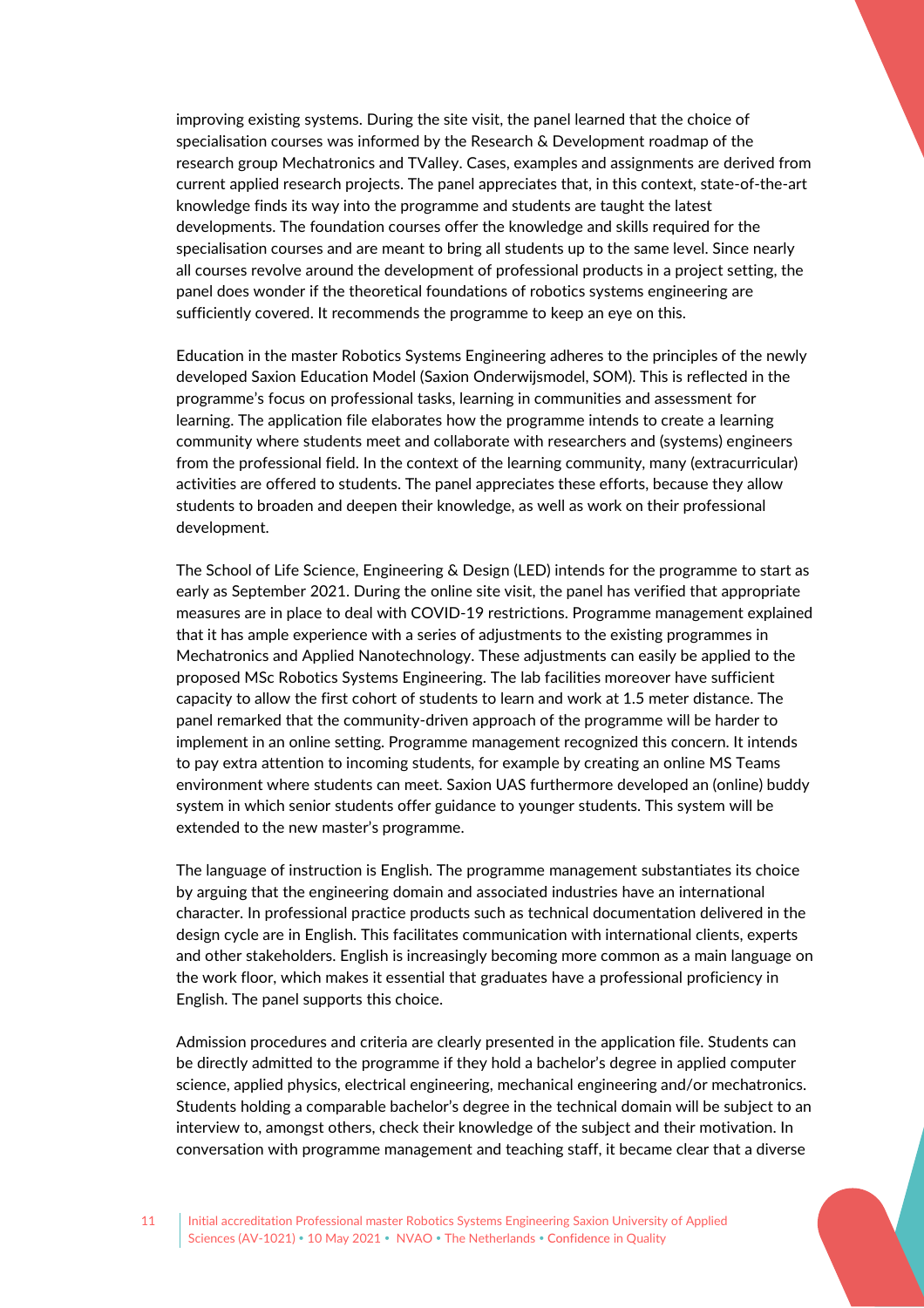intake is preferred to enhance the students' learning experience. In a professional setting, the systems engineer is also expected to work with an engineering team that includes all disciplines relevant for the project. Whilst the panel supports the programme's wish for a diverse student group, it still has concerns about whether the intake procedure is strict enough. Simply expecting some students to work harder than others, as was mentioned during the site visit, does not seem to be a fail-safe and proactive approach. It therefore strongly advises the programme to have a closer look at the selection criteria, in particular for students who are not directly admissible.

The teaching staff consists of a mixture of lecturers primarily active in the research group Mechatronics and lecturers active in the bachelor's degree programmes offered by the School of Life Science, Engineering & Design. The panel values the strong representation of academically trained lecturers. Most lecturers have more than ten years of experience and have great expertise on computer science, software engineering, biomedical engineering, system and control, electrical engineering and data science. Because of the close collaboration between the MSc Robotics Systems Engineering and the research group Mechatronics, various researchers were involved in the design of courses and remain involved in the role of coach or expert. In addition, experienced systems engineers connected to the systems engineering competence group of TValley offer workshops on selected topics and provide students insights into the work of the systems engineer. The panel met a number of staff members during the site visit and found them well-qualified to implement and coordinate the programme.

Since the site visit was conducted online, the panel was unable to have a tour of the facilities. Instead, Saxion UAS provided the panel with a pre-recorded tour around the facilities of the research group Mechatronics and the proposed MSc Robotics Systems Engineering. These facilities include a lecture room, project spaces and a variety of lab environments, such as electrical and mechanical engineering workshops, OptiTrack and Vision laboratories, and an outdoor drone dome. In addition, students will have access to facilities outside of Saxion UAS, such as those of TValley. The panel is positive that the proper facilities are in place for students to carry out the educational activities. The close proximity to the researchers of the research group Mechatronics will no doubt contribute to the establishment of the envisaged learning community.

In summary, the panel recognizes a number of strong points in the proposed master programme: the community-driven approach of the programme, the quality of the teaching staff, the applied research context of the research group Mechatronics, and close collaboration with professional practice. Considering the relatively broad range of backgrounds of incoming students, the panel does wonder if the foundation courses offer sufficient theoretical foundations to have the desired homogenizing effect. In light of this concern, it advises the programme to re-examine the intake criteria and selection procedure. All in all, the panel is convinced that the programme offers a strong teaching-learning environment.

## <span id="page-11-0"></span>6.3 Standard 3: Student assessment

*The programme has an adequate system of student assessment in place.*

**Judgement**

Partially meets the standard.

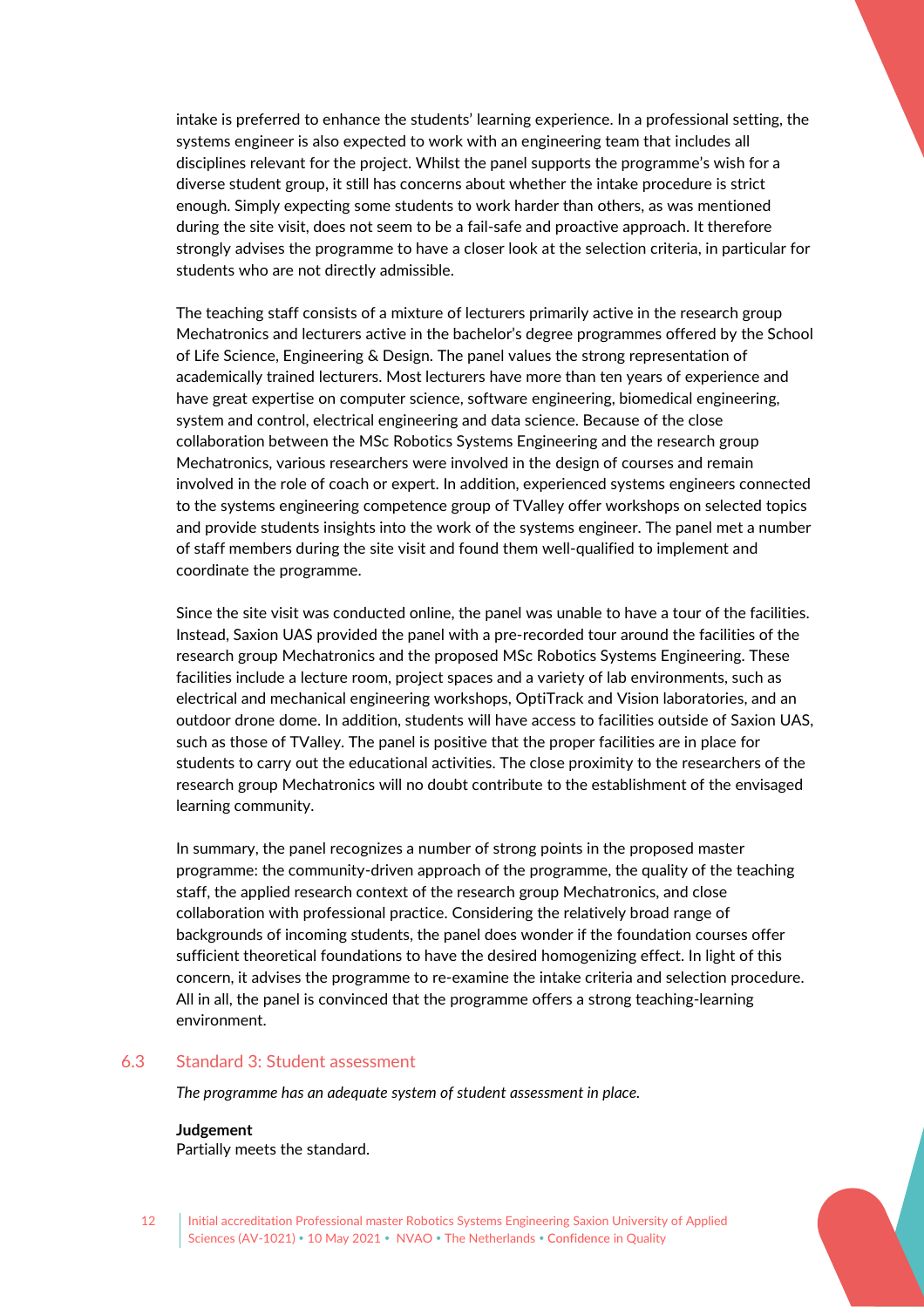#### **Findings, analysis and considerations**

The system of assessment of the master programme in Robotics Systems Engineering is guided by the assessment policy of the School Life Science, Engineering & Design (LED), which the panel found well-thought-out. In line with School policy, the proposed master programme has an exam programme prescribing the form of decisive examination per course. In addition to the assessment policy LED, the design of the exam programme follows the principles of the newly developed Saxion Education Model examination philosophy. These principles include integrated examination and assessment for learning. To achieve integrated examination, both evaluation and decisive examination in the programme are based on professional products, assignments and (oral) assessments. Assessment for learning is applied by including evaluation in various forms and feedback from multiple sources as an integral part of all courses.

In line with the SOM examination philosophy, the exam programme of the MSc Robotics Systems Engineering consists almost exclusively of professional products. Only the course *robotics foundation* has a more 'traditional' character with a focus on theory and mathematical skills and therefore does not result in a professional product. In many of the other courses, the professional products are developed in a group setting. The panel sees the value of this assessment method for the proposed programme, because it resembles professional practice where engineering projects are group efforts. That being said, it remained unclear to the panel how the programme guarantees individualized assessment within group work. This is an explicit requirement according to the Dutch Higher Education and Research Act (WHW)<sup>[2](#page-12-0)</sup>, Article 7.10, first paragraph. Also, the Teaching and Examination Regulations (OER) $3$  should stipulate and guarantee the individual assessment of students.

During the online discussions, representatives of the programme placed emphasis on the use of lecturers as coaches who, through their professional dialogues with students, would be able to make individual assessments. Concrete criteria for evaluation activities during courses were not shared. For example, the panel did not receive rubrics that would allow assessment of complex aspects, such as individual attitudes in a group process, efficiently and reliably. This is especially relevant for the systems engineering courses, in which individual performance is included in the decisive examination. The programme management recognized the risk of students freeriding or social loafing, especially given the broad range of backgrounds. It also stressed teaching staff would maintain continuous vigilance.

In addition to the exam programme, there is a graduation programme which consists of two exams. These correspond to the core professional tasks that define the exit level. Students carry out these tasks in a context that provides an authentic learning environment. The programme has defined a clear set of quality criteria for said environment. The panel was also positive about the inclusion of a systems engineering coach and professional field representative in the assessment committee. The panel wondered whether the research group Mechatronics could guarantee a sufficient number of research projects for graduation but was reassured by the teaching staff that the research group currently runs approximately 30 projects. Taking into account the expected intake of approximately 30 students, this number is adequate. The examination of the graduation programme is based on the performance of each student individually.



<sup>&</sup>lt;sup>2</sup> In Dutch: wet op het hoger onderwijs en wetenschappelijk onderzoek (WHW)

<span id="page-12-1"></span><span id="page-12-0"></span><sup>3</sup> In Dutch: onderwijs- en examenregeling (OER)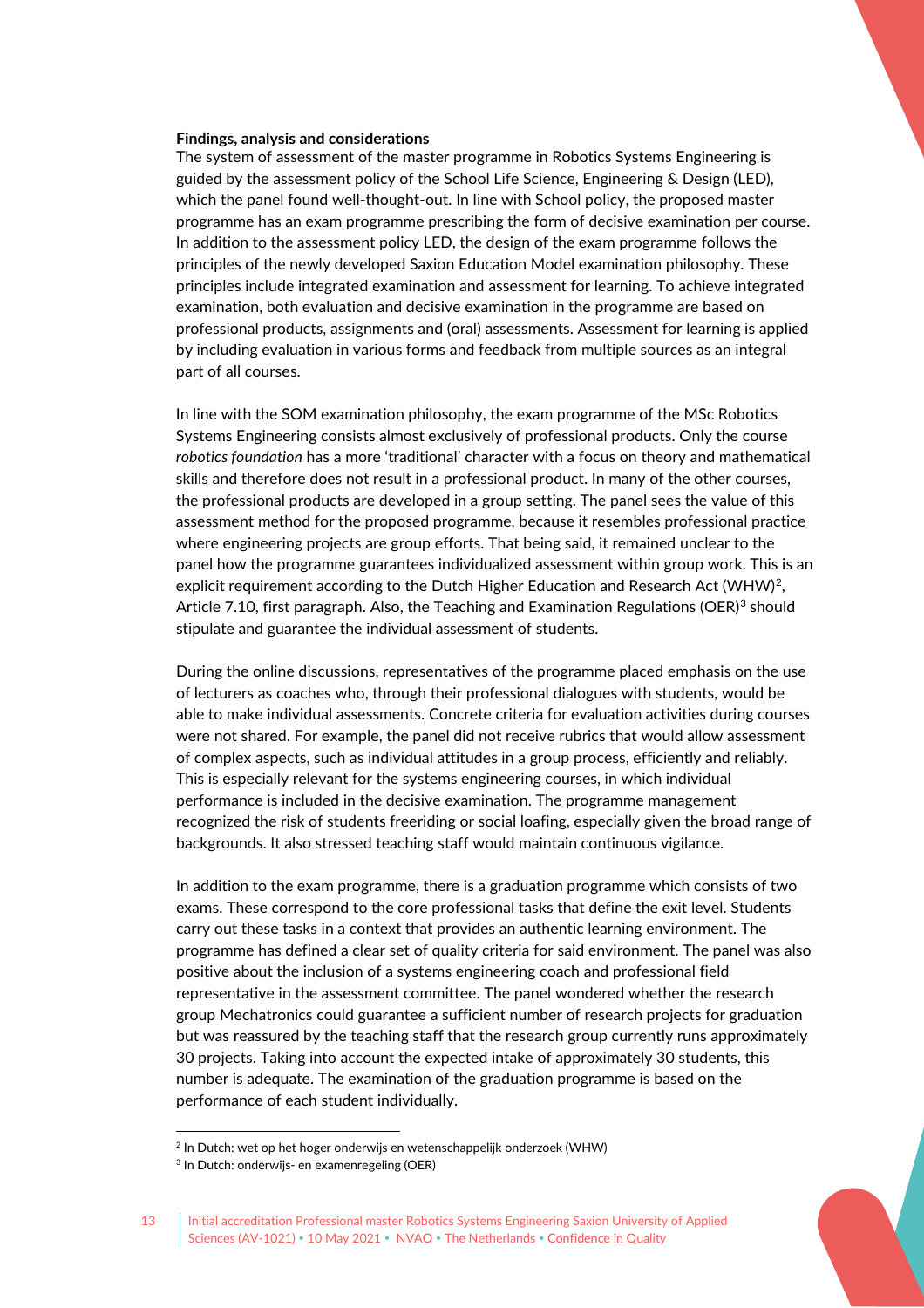The master programme in Robotics Systems Engineering will fall under the responsibility of the LED graduation board<sup>[4](#page-13-1)</sup> and forms a master's chamber within the graduation board with the programme Applied Nanotechnology. The panel established that the graduation board has the necessary level of independence and fulfils its tasks in line with its statutory duties. During the peer review, however, the representatives of the graduation board were only able to provide information at a general level. It seemed that the level of involvement in setting-up the proposed programme had been rather superficial. Whilst the graduation board reviewed the exam and graduation programme of the master, it has not yet seen any examples of assignment instructions and corresponding assessment instruments. It also made clear that its members do not have a lot of experience with group work as the basis for decisive examination. This raised the panel's concerns about safeguarding individual assessment at course level.

The panel concludes that the School of Life Science, Engineering & Design has a wellstructured assessment policy, but it has seen insufficient evidence of how individual contribution in the project settings of the MSc Robotics Systems Engineering will be assessed. The panel expects that, if the individual assessment is clarified and safeguarded, the MSc Robotics Systems Engineering will be an attractive and innovative programme. Overall, the panel judges this standard as partially met.

## 6.4 Degree and field of study

<span id="page-13-0"></span>The panel advises awarding the following degree to the new programme: Master of Science. The panel supports the programme's preference for the following field of study: Technology.



<span id="page-13-1"></span><sup>4</sup> The LED graduation board has the same responsibilities as what is commonly known as the Board of Examiners.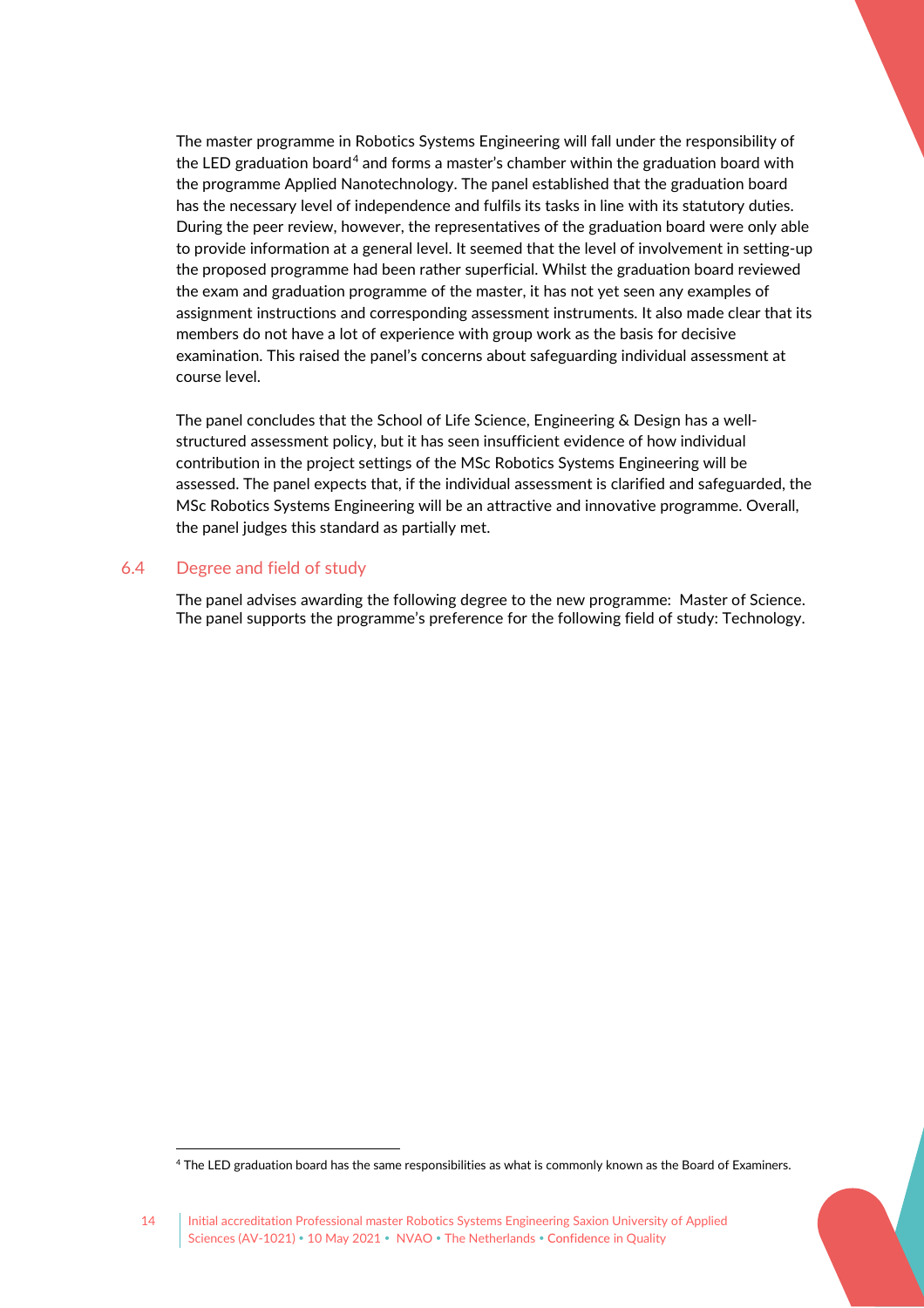# **Abbreviations**

| Life Science, Engineering & Design                         |
|------------------------------------------------------------|
| Master of Science                                          |
| Accreditation Organisation of the Netherlands and Flanders |
| Saxion University of Applied Sciences                      |
| Small and medium-sized enterprises                         |
| <b>Saxion Education Model</b>                              |
|                                                            |